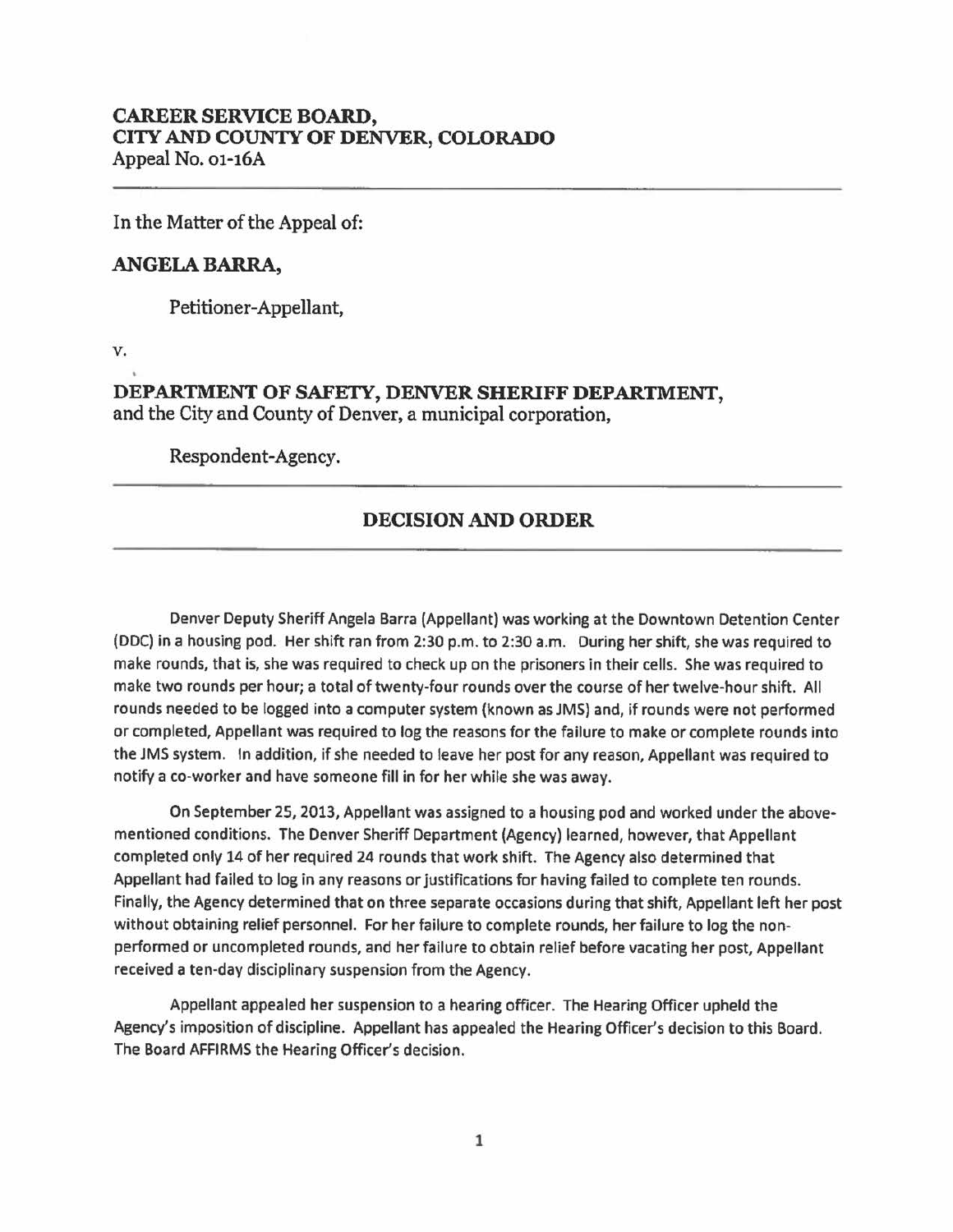Appellant first claims that the Hearing Officer's determination that she failed to complete ten of her required 24 rounds is erroneous. Based on this record, we find this argument to be utterly frivolous; and if we were possessed with the power to issue Rule 11-type sanctions, we would most certainly exercise that power in response to this argument. The Hearing Officer found that Appellant had admitted, during her pre-disciplinary meeting, that she failed to complete ten out of the required twenty-four rounds.<sup>1</sup> In addition, at hearing, Appellant confessed that she had no evidence to dispute the allegation that she had completed only fourteen of the required twenty-four rounds (R. 630). Further, Appellant admitted that she left her post on three separate occasions without obtaining relief and given that JMS contained no information from Appellant justifying her missed rounds, there can be no genuine dispute that this record contains substantial evidence supporting the Hearing Officer's finding that Appellant failed to document and justify her missed rounds. There is substantial evidence in the record supporting the Hearing Officer's determination that Appellant violated internal Agency (and therefore, Career Service) rules by failing to perform ten of the required twenty-four rounds on her shift, leaving her post without obtaining the required relief, and failing to justify her missed rounds.<sup>2</sup>

Appellant also complains about the fact that video footage of the first four hours of her shift were not acquired by the Agency as part of its investigation into her misconduct and, therefore, not considered by the Agency's Civilian Review Administrator; and that this fact was not referenced by the Hearing Officer in his decision. A Hearing Officer, however, is not required in his or her decision to mention every piece of evidence admitted, or every line of questioning posed to every witness, and then comment on said evidence. Such a practice would be a galactic waste of time, render written decisions unnecessarily and interminably long, and is not at all required by our rules. The Hearing Officer, of course, is free to consider whatever record evidence he or she believes to be relevant and persuasive to the case and base a decision on that relevant, persuasive evidence.

The obverse side of this coin, obviously, is that The Hearing Officer is also free to reject or not consider evidence which he or she does not find to be relevant or persuasive. In this case, the Hearing Officer's failure to mention missing video footage is immaterial to the question of whether his factual findings are clearly erroneous. Given Appellant's admissions concerning the misconduct, the Hearing Officer's failure to mention, or possibly even consider evidence concerning the missing video, does not change the fact that his actual findings concerning Appellant's misconduct are supported by record evidence, and, therefore, not clearly erroneous.

Appellant further argues that the Hearing Officer's findings concerning Appellant's failure to complete the required rounds are erroneous in that they are in "direct contravention of the evidence."<sup>3</sup> But we see no evidence in the record that contravenes the Hearing Officer's findings. Appellant, in her brief, does nothing more than suggest that the JMS system might have been malfunctioning (without

<sup>&</sup>lt;sup>1</sup> Hearing Officer Decision, p. 2.

<sup>&</sup>lt;sup>2</sup> Appellant's argument to the contrary presents a troubling implication. As noted above, the Hearing Officer found, based at least in part on admissions twice made by Appellant, that Appellant failed to complete the required number of rounds. By arguing that these two separate admissions are insufficient to support the Hearing Officer's conclusions, Appellant is, essentially, arguing that her own statements, her own words, are so lacking in reliability, or so lacking in credibility, that they cannot, as a matter of law, support the Hearing Officer's findings which are based on those admissions. If this is, in fact, the case, then Appellant is fortunate, indeed, to still have a job.

<sup>3</sup> Appellant's brief, p. 6, bottom paragraph.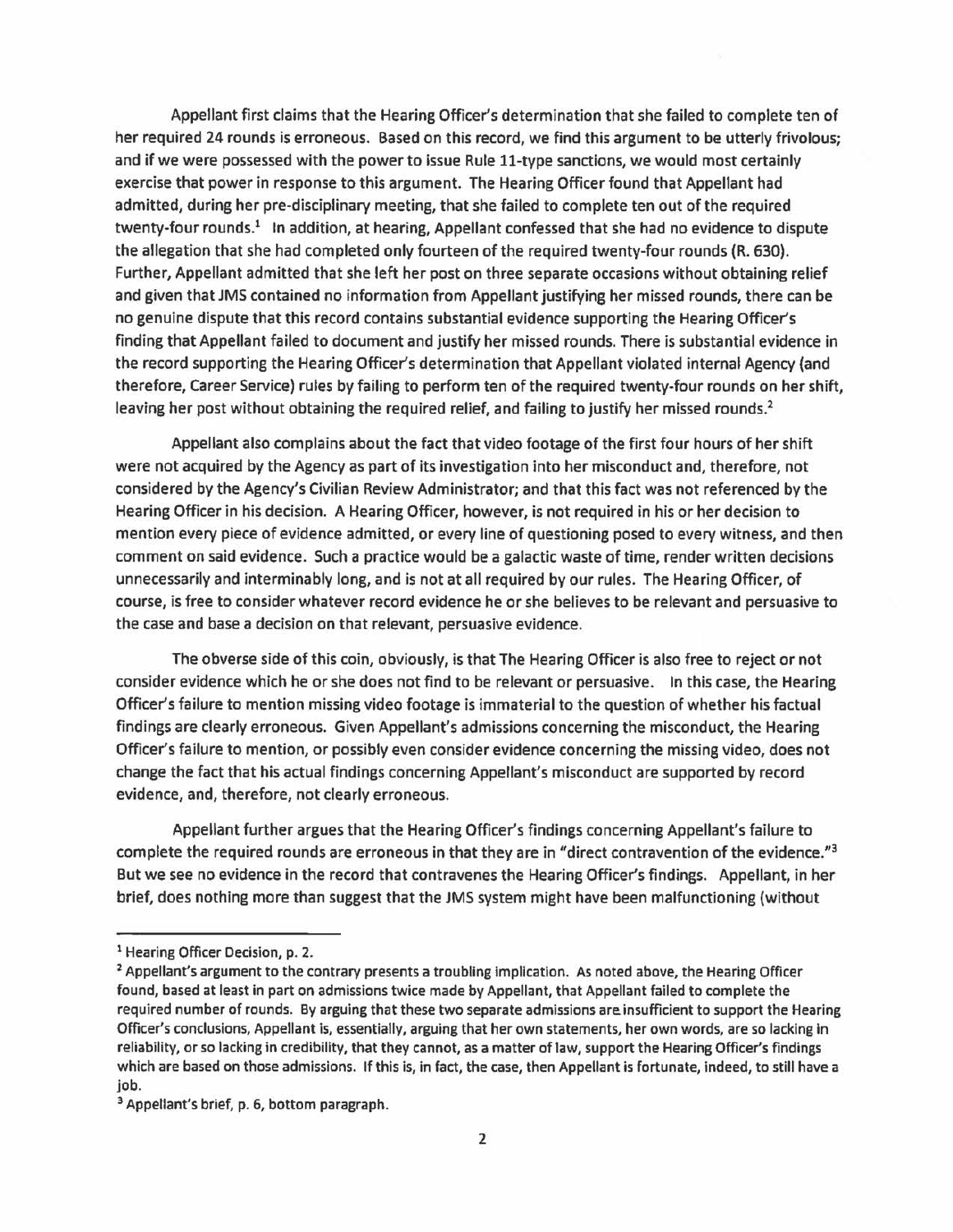proving that it was) and that the four hours of missing video could possibly have shown that Appellant did all of her rounds (without proving that it would have). This argument proves, at best, the Hearing Officer could have engaged in speculation and find alternative facts in her favor. That the Hearing Officer failed or refused to do this does not render his findings clearly erroneous.

Appellant next argues that the Hearing Officer erred in upholding the ten-day suspension because the Agency's Civilian Review Administrator issued discipline to her that was allegedly inconsistent with discipline imposed on other deputies under allegedly similar circumstances. Appellant argues that this amounted to a violation of the terms of the Agency's disciplinary Matrix.

We have stated before and continue to hold that a Hearing Officer may uphold any discipline issued which he or she finds to be consistent with the mandates of Career Service Rules; that is, regardless of the Matrix, if the Agency's imposed discipline is within the range of alternatives available to a reasonable and prudent administrator, the Hearing Officer may uphold that discipline. If the Hearing Officer determines that the discipline imposed is arbitrary, excessive or otherwise not supported by the record, the Hearing Officer may reverse or modify the imposed discipline. In this case, the Hearing Officer determined the ten-day suspension to be reasonable. Given the serious nature of Appellant's misconduct, and we cannot disagree.

We have reviewed Appellant's argument and the record, and we find that the discipline imposed on the other allegedly comparable deputies was not so different or disparate from that received by Appellant so as to make Appellant's discipline excessive, or even inconsistently arbitrary. The Matrix, even under its most strict construction, cannot be reasonably interpreted as to require exactitude of punishment between deputies in various and varying situations. The Matrix strives for reasonable consistency - not mathematical equality. We cannot say that Appellant's discipline was inconsistent with discipline received by other deputies under similar circumstances;4 and even if the disciplines were not precisely proportional, we cannot say that said lack of precise proportionality rendered Appellant's discipline excessive or arbitrarily imposed.

Finally, Appellant argues that the Hearing Officer's decision sets improper precedent because it condones the issuance of inconsistent discipline. As we noted above, the Hearing Officer's decision did no such thing. And in any event, we do not believe the Hearing Officer's decision set any precedent at all; his decision as to the appropriateness of the imposed discipline was based on an individualized assessment of the specific evidence presented to him. We see no policy or precedent arising from this decision.

For all the above reasons, the Hearing Officer's decision is AFFIRMED.

<sup>4</sup> Indeed, as the Agency's analysis found at pages 12-13 of its brief (an analysis we find to be supported by record evidence, reason and mathematics), the discipline received by Appellant was remarkably similar and consistent to the discipline received by her allegedly comparable deputies.